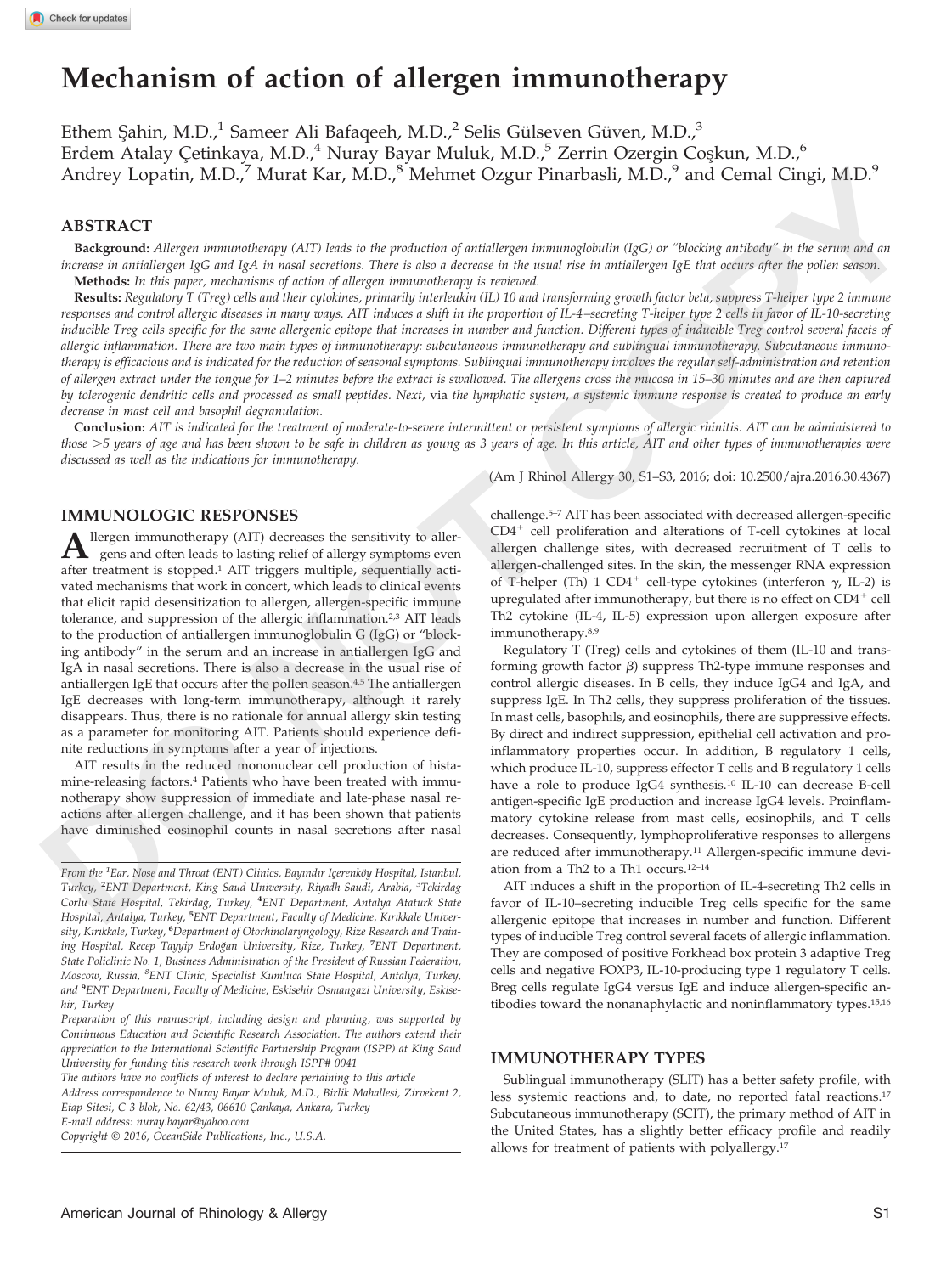## **SCIT**

SCIT is associated with transient increases in allergen-specific IgE levels and IgG (particularly IgG418) and IgA.19 Serum antibody concentration is related to the dose of allergen that is administered.19 Serum obtained after SCIT inhibits allergen-IgE binding to B cells,20 mediated by IgG4. "Blocking" antibodies inhibits IgE-facilitated antigen presentation. SCIT decreases the numbers of effector cells at mucosal sites, both during seasonal allergen exposure<sup>21</sup> and after allergen challenge,<sup>22</sup> and reduces effector cell reactivity *in vitro.*<sup>23</sup> In allergic diseases, there is a relative imbalance between Treg and Th2 cells.24 The former cell type can be divided into "naturally occurring" thymus-derived  $CD4^+$   $CD25^+$ cells, which are positive for the transcription factor Forkhead box protein 3, and "adaptive" regulatory cells, either "Tr1 IL-10-secreting cells" or Th3-transforming growth factor–secreting cells.25 Increased proportions of allergen nonspecific Treg cells have been described with SCIT, which supported the role of Treg cells and their secreted cytokines in the mechanism of successful therapy.26,27

A Cochrane systematic review showed that SCIT for seasonal allergic rhinitis (AR)28 was efficacious and causes reductions in seasonal symptoms. SCIT and SLIT improve asthma symptoms in adults and children with atopic asthma who are clinically sensitized to seasonal and perennial allergens.29–31 Meta-analyses of placebo-controlled trials in patients with asthma indicated small improvements in symptoms and lung function by an active therapy.32–34 By year 3 of housedust mite SCIT administration in adults with atopic asthma, the adults were slightly sensitized to mites and bronchodilator usage reduced. Whereas inhaled corticosteroid dosages and bronchial responsiveness to methacholine did not change.35

## **SLIT**

SLIT products should be placed under the tongue, which allows the allergen to be in contact with the oral mucosa for at least 2 minutes through the dendritic cells. The allergens cross the mucosa in 15–30 minutes. They are then captured by tolerogenic dendritic cells and processed as small peptides. Next, *via* the lymphatic system, a systemic immune response is created to produce an early decrease in mast cell and basophil degranulation. Allergen-specific Treg cell, Th1 cell, and Th2 cell suppression occurs later. Specific IgE levels increase in an early step and, later, they decrease. In the early period, the IgG4 level also increases, which is dose-dependent. A significant decrease in the allergen-specific IgE:IgG4 ratio occurs after several months.36 Recent meta-analyses showed that SLIT was efficient in children.37,38 Serrano *et al.*<sup>39</sup> reported that AIT with 300IR 5-grass pollen sublingual tablets was consistently associated with AR symptom relief in adults and children. SLIT is an effective treatment modality for seasonal AR and improves quality of life and can potentially prevent asthma.40 The SCI becomes the matcher of the state of all arguments can be the state interest of a state interest interest in the state of the state interest interest in the state of the state interest in the state of the state of

## **INDICATIONS**

AIT is indicated for the treatment of moderate-to-severe intermittent or persistent symptoms of AR. AIT can be administered to children -5 years of age and has been shown to be safe in children as young as 3 years of age.2,41–43 The recommended duration of AIT for AR is 5 years for both the subcutaneous and sublingual routes.<sup>1</sup> Significant improvement in nasal and ocular symptom scores reduced the need for symptomatic medication and improved quality of life both during and after discontinuation of AIT have been consistently demonstrated in double-blind, placebo-controlled studies.44–46 The major advantage of AIT in the treatment of AR is the prevention of asthma and reduction in new sensitizations.2,44–46

When patients are selected for immunotherapy, the underlying allergic trigger should be identified by history and skin and/or blood test results for allergen-specific IgE. IgE sensitization to additional inhalant allergens is not a contraindication. Single AIT is less likely to be effective if exposure to other allergens contributes to the ongoing symptoms. Immunotherapy improves symptoms of AR and decreases use of medications to treat AR.47,48 Specific immunotherapy should be prescribed by specialists. SCIT should be administered in a setting where procedures that can reduce the risk of anaphylaxis are in place and where the prompt recognition and treatment of anaphylaxis is ensured.<sup>49</sup> SLIT can be used at home, and the patients can take it by themselves.<sup>48,50,51</sup>

To be eligible for SLIT, important items are mentioned.49 There is a clinical history of allergy and allergen-specific IgE positive test results. For SLIT, age does not seem to be a limitation. Ideal candidates for SLIT are patients who are monosensitized. Even for patients who are polysensitized, single-allergen SLIT has been effective. Investigations are ongoing for the use of SLIT in latex allergy, atopic dermatitis, food allergies, and *Hymenoptera* venom allergy. In non-IgE–mediated hypersensitivity (for instance, nickel sensitivity), SLIT is not indicated. In the appropriate case, SLIT should be an initial treatment for respiratory allergies. In patients with uncontrolled optimal pharmacotherapy that induces undesirable adverse effects and in those who would benefit from immunotherapy and decline SCIT, SLIT should be considered.41 SCIT is indicated in AR and asthma.<sup>52</sup> SCIT is also indicated in patients with a history of a systemic reaction to a *Hymenoptera* sting (especially if such a reaction is associated with respiratory symptoms, cardiovascular symptoms, or both), and there is demonstrable evidence of clinically relevant specific IgE antibodies.1

## **CONTRAINDICATIONS**

Partly controlled or uncontrolled asthma with forced expiratory volume in 1 second of  $< 70\%$  of normal despite adequate treatment is a contraindication for AIT. The other contraindications for immunotherapy are severe autoimmune diseases and immunodeficiency states.53

#### **CONCLUSION**

The main mechanism of AIT is production of IgG in the serum and of IgG and IgA in nasal secretions. AIT also causes a decrease in specific IgE. Two main types of AIT are SCIT and SLIT. AIT can be administered to those patients who are  $>$ 5 years of age and has been shown to be safe in children as young as 3 years of age.<sup>2,41-43</sup> Due to the risk of anaphylaxis, SCIT should only be administered in a medical setting where anaphylaxis can be treated.

#### **REFERENCES**

- 1. Cox L, Nelson H, Lockey R, et al. Allergen immunotherapy: A practice parameter third update. J Allergy Clin Immunol 127(suppl.): S1–S55, 2011.
- 2. Jutel M, Agache I, Bonini S, et al. International consensus on allergy immunotherapy. J Allergy Clin Immunol 136:556–568, 2015.
- Burks AW, Calderon MA, Casale T, et al. Update on allergy immunotherapy: American Academy of Allergy, Asthma & Immunology/European Academy of Allergy and Clinical Immunology/ PRACTALL consensus report. J Allergy Clin Immunol 131:1288– 1296.e3, 2013.
- 4. Kuna P, Alam R, Kuzminska B, and Rozniecki J. The effect of preseasonal immunotherapy on the production of histamine-releasing factor (HRF) by mononuclear cells from patients with seasonal asthma: Results of a double-blind, placebo-controlled, randomized study. J Allergy Clin Immunol 83:816–824, 1989.
- 5. Iliopoulos O, Proud D, Adkinson NF Jr, et al. Effects of immunotherapy on the early, late, and rechallenge nasal reaction to provocation with allergen: Changes in inflammatory mediators and cells. J Allergy Clin Immunol 87:855–866, 1991.
- Wilson DR, Irani AM, Walker SM, et al. Grass pollen immunotherapy inhibits seasonal increases in basophils and eosinophils in the nasal epithelium. Clin Exp Allergy 31:1705–1713, 2001.
- 7. Rak S, Björnson A, Håkanson L, et al. The effect of immunotherapy on eosinophil accumulation and production of eosinophil chemotactic activity in the lung of subjects with asthma during natural pollen exposure. J Allergy Clin Immunol 88:878–888, 1991.
- Varney VA, Hamid QA, Gaga M, et al. Influence of grass pollen immunotherapy on cellular infiltration and cytokine mRNA expression during allergen-induced late-phase cutaneous responses. J Clin Invest 92:644–651, 1993.